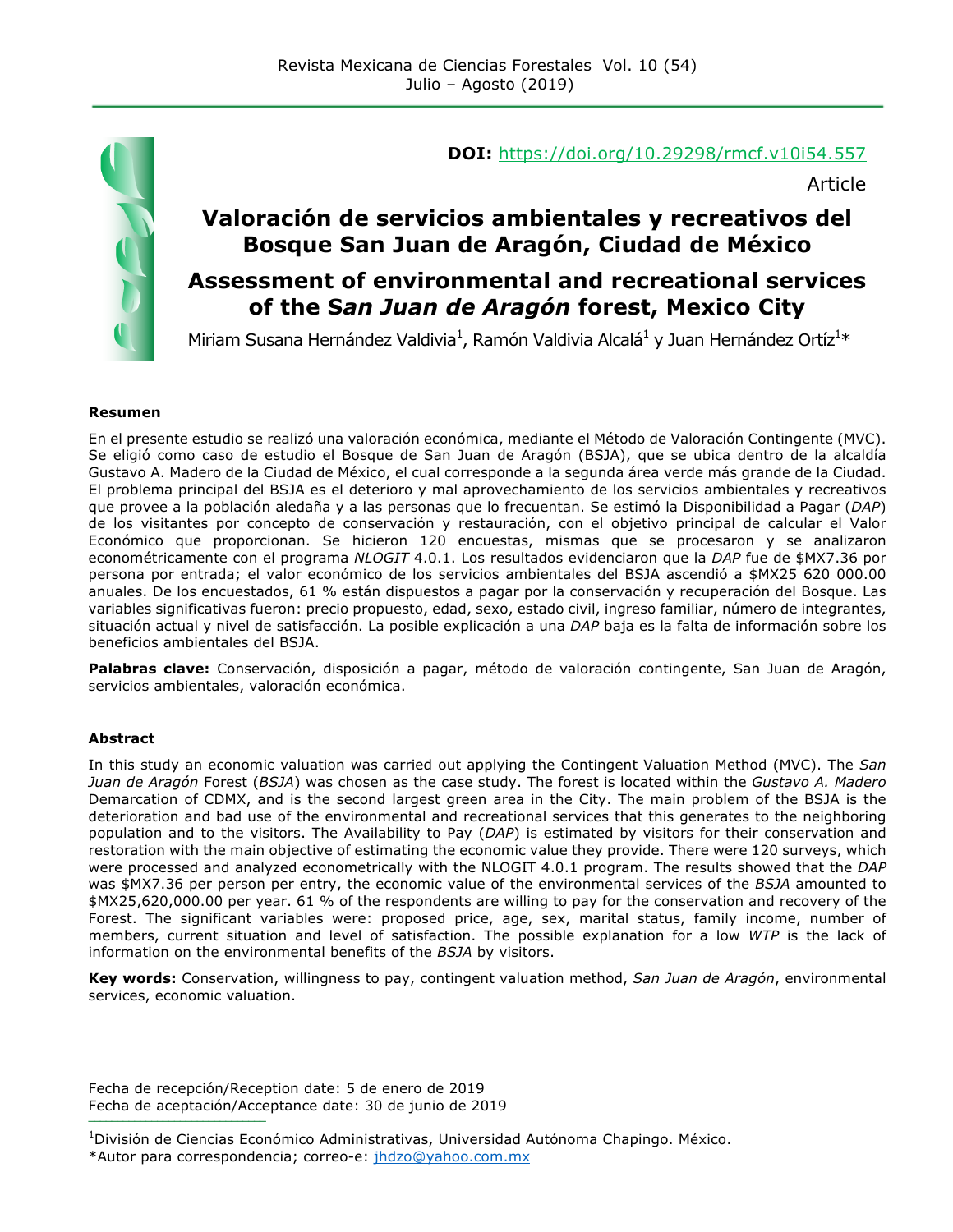# **Introduction**

The need to conserve and maintain natural and artificial recreational spaces in appropriate conditions such as sites that allow recreation, as well as the possibility of having areas that guarantee the development of biodiversity has motivated the conduction of research studies (Tudela *et al*., 2011; Garzón, 2013; Monroy *et al.,* 2015; Tecpan *et al.,* 2016), whose aim is to know the Willingness to Pay (*DAP*, for its acronym n Spanish) of the walkers or of the inhabitants close to these areas.

There is a perception that the lack of recreational areas of this type in large urban areas, such as Mexico City, should induce the population to assign them a positive value, since they constitute desired areas for the practice of sports activities, outdoor hiking, bird watching, among others.

*San Juan de Aragón* Forest (*BSJA*) is the second most extensive green area of Mexico City (Conabio, 2016) and, as such, it fulfills a series of important functions for the population, as a source of local oxygen and the presence of relative humidity, which comes from the lake within and the vegetal cover that favor the climatic regulation, since, both, cause an effect of "island of freshness" in relation to the surrounding areas which not have green areas. This huge park suffers from deterioration both in its infrastructure, and in the environmental services it generates, as a result of its misuse and its low or null conservation.

Additionally, the park is a good alternative for family gatherings on weekends. There are three playgrounds distributed around the park and the zoo, which are available to the public.

In this regard, the main objective of the present research study was to estimate the economic value provided by the *BSJA* environmental and recreational services, using the Contingent Valuation Method; and, as specific objectives: to estimate the *DAP* by *BSJA* visitors through the MVC; to estimate the Economic Value of the *BSJA* annually; and to determine the socioeconomic variables that influence the willingness to pay of *BSJA* users.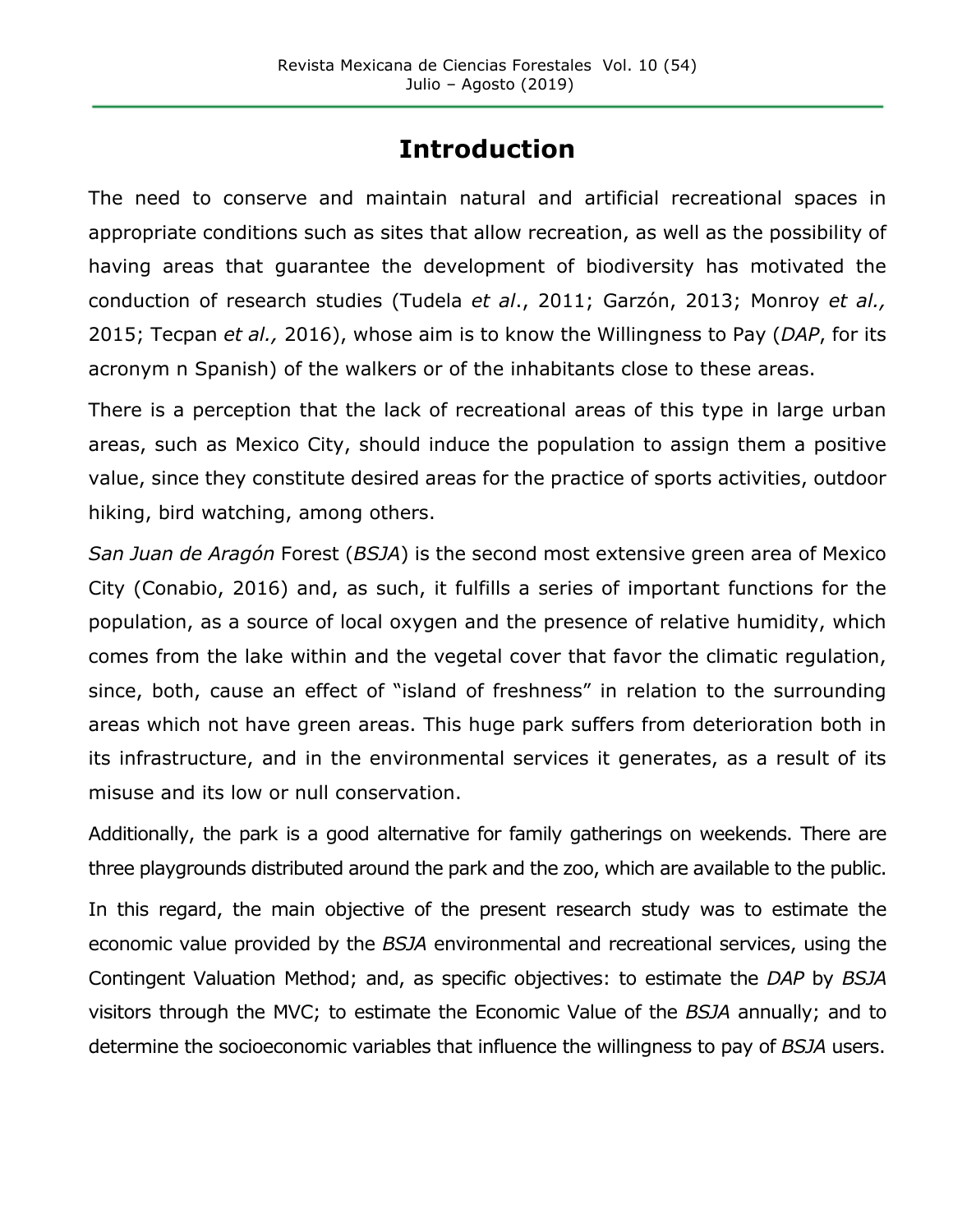## **Materials and Methods**

### **Study Area**

The Forest is located inside the mayor's office of *Gustavo A. Madero* in Mexico City at an average altitude of 2 240 m (Conabio, 2006). It is surrounded by the following roads: to the north by 412 and 510 avenues; to the west, by *José Loreto Fabela* and 508 avenues; to the south-east by 608 avenue. It is 162 ha, of which 70 % are green areas and 30 % are used for various cultural and recreational activities, which includes: a lake, a children's living center, a track to skate, an outdoor theater, a projection room and a spa. Migratory birds, mainly ducks, go to the lake in their way to their final destination, *Texcoco* Lake, State of Mexico.

Around 3.5 million people visit *BSJA* each year. Every day, hundreds of athletes use the facilities to do their training routines in one of their three outdoor gyms or on a 1 200 m cyclic track.

#### **Methods**

MVC is part of the so-called declared preference methods, and consists in raising direct questions from *DAP* for an improvement, or Willingness to Accept (*DAA*), for worsening of a particular good or service; in both cases the current and final conditions are specified (Valdivia *et al.*, 2011). The MVC has great acceptance, given its ability to generate valuations that are disclosed, if there is a real market (Camargo *et al.*, 2013).

A survey was applied in which detailed what was being valued and under what market context the transaction would be carried out; this implies that the specific aspects of the good should be clearly described, as well as the means of payment (Vásquez, 2007). Referendum-type questions (the most commonly used) involve letting the individual answer yes or not willing to pay a certain amount for accessing the benefits of the conservation program offered (Valdivia *et al.*, 2011).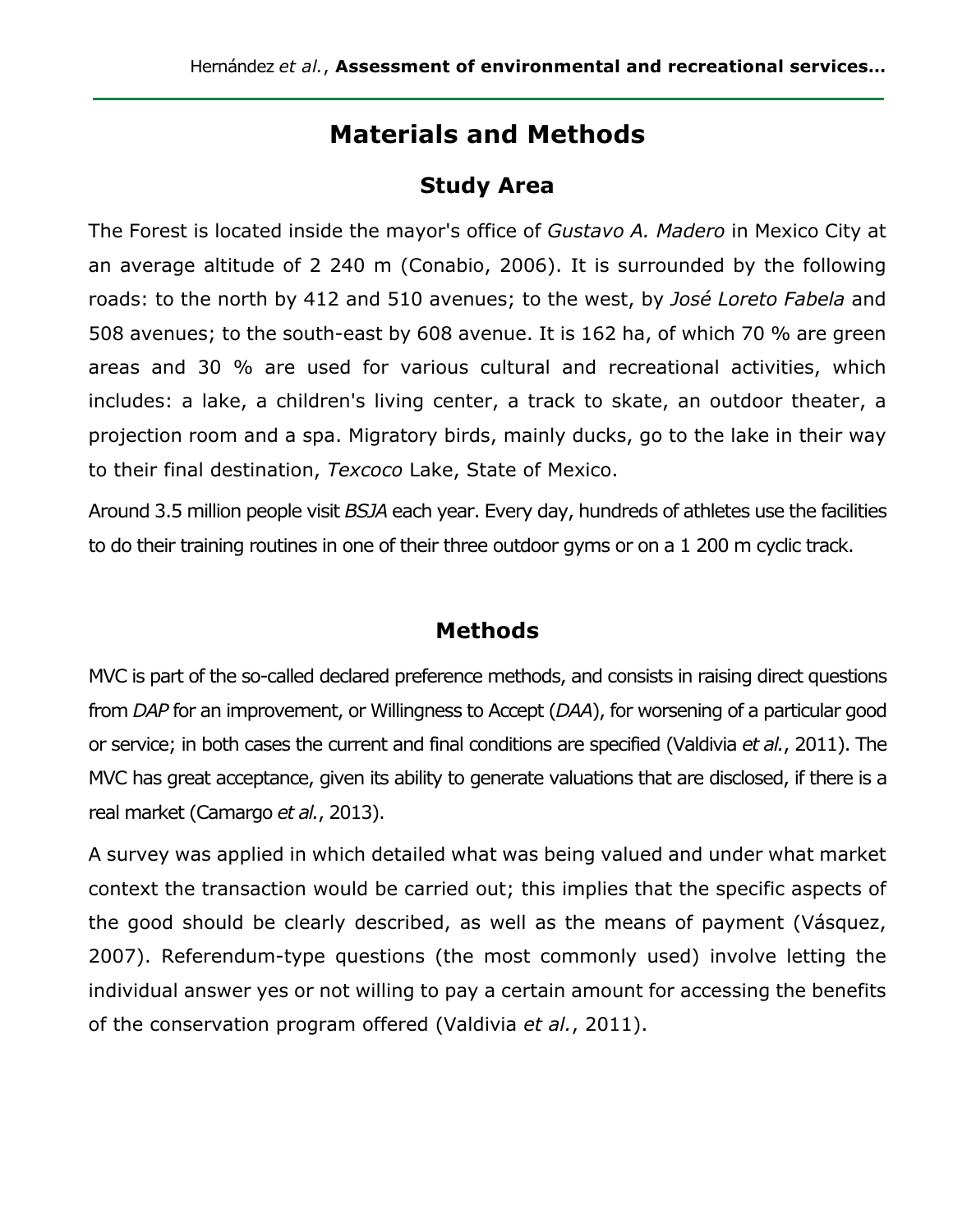Azqueta (2007) points out that the main advantage of the MVC is that it is only with it that the non-use values can be quantified. In addition, it does not require any previous assumption, nor to estimate the demand function of the person, and is the only one that allows determining the compensatory variation.

Its disadvantages are based upon the distrust that arises from the answers obtained. The suspicion of a dishonest conduct by the interviewee leaves an essential doubt about the true meaning of his (her) response. The central problem is that there is no way to verify the validity of the results. Also, and given that he (she) works with hypothetical assumptions, in the presence of uncertainty, the utility that a person expects to receive from a particular good before knowing the state of nature that will accompany him (her), may differ greatly from what he (she) will obtain, once this unknown condition is resolved.

### **Method Application**

A questionnaire for *BSJA* visitors was made, which consisted of five components: profile of the respondent, economic variables, description and precept of the site (place of origin, estimated travel time, number of visits to the *BSJA*, most valued attributes, current perception of the park), valuation of the park and conservation of the environment (*DAP*) and level of satisfaction with the visit.

The number of visitors is approximately 3.5 million per year; Therefore, the questionnaire was applied to a sample calculated by sampling for infinite populations (Morales, 2011) with the following model:

$$
n = \frac{z^2 pq}{e^2}
$$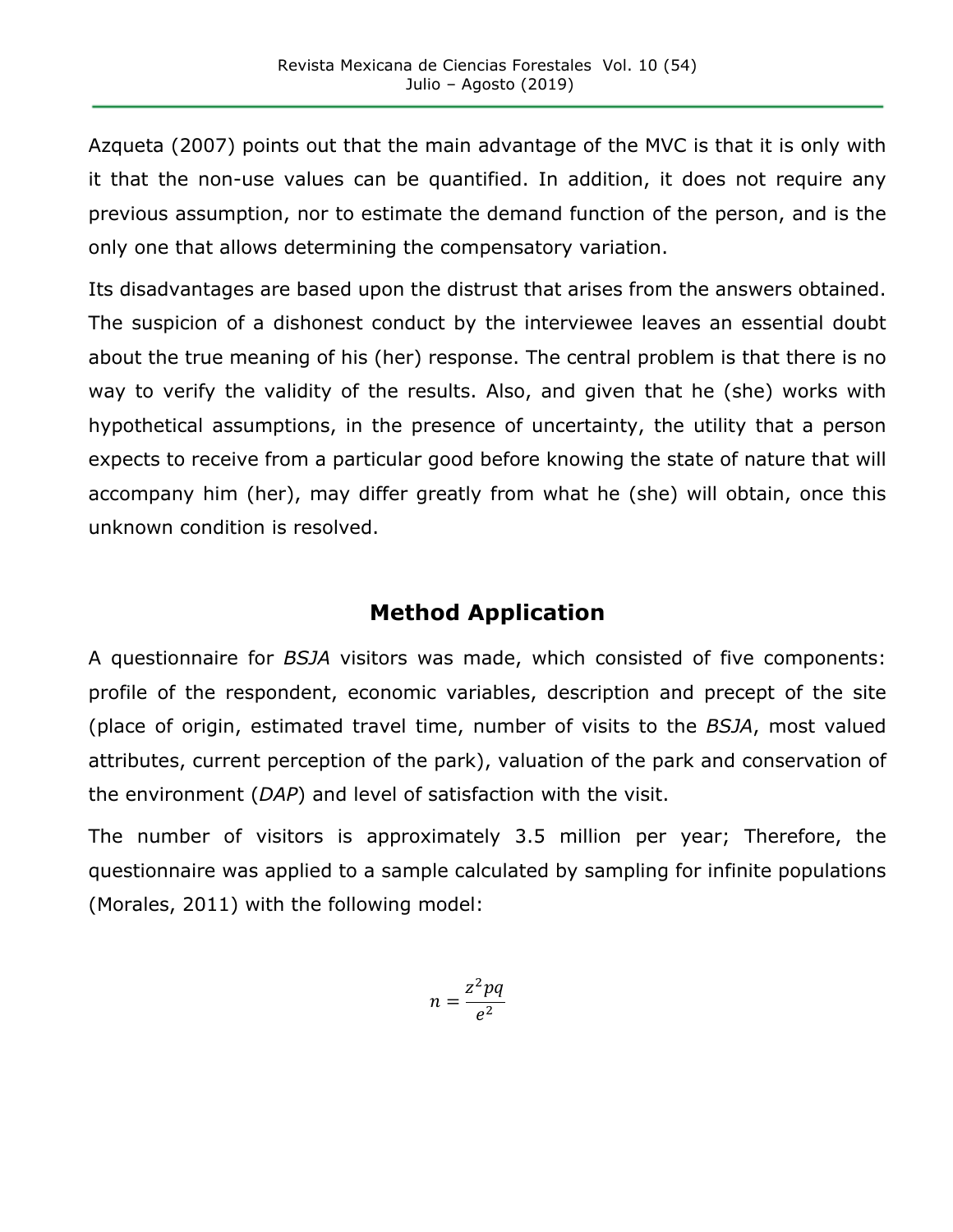Where:

- $n =$  Number of subjects that make up the sample
- *z* = Value of *Z* corresponding to the confidence level
- $p =$  Proportion of people who would be willing to pay
- *q* = Proportion of people who would not be willing to pay
- *e* = Sample error or margin of error accepted

By using the following data and replacing in the formula, a 95 % confidence level was determined;  $Z = 1.96$ ,  $p = 0.5$ ,  $q = 0.5$ ,  $e = 10$  % and  $n = 96$ .

$$
n = \frac{(1.96)^2 (0.5)(0.5)}{(0.01)^2}
$$

Regarding the *DAP*, the interviewer first asked if the visitor was willing to pay a small fee per entry to invest in the conservation of the forest's environment and infrastructure; if the answer was yes, another question was made: if the person would be willing to pay MEX\$ 4, MEX\$ 8, MEX\$ 12 or MEX\$ 16 per entry to the park, in order to improve the current attributes and / or add others. Low amounts were considered given the circumstances and socioeconomic characteristics of the visitors (previously observed).

In addition, even though the sample size resulted from 96 surveys, it was decided to apply 120 for greater accuracy. Thus, 30 referred to the amount of MEX\$ 4; 30 to MEX\$ 8; 30 to MEX\$ 12 and another 30 to MEX\$ 16. The people surveyed were the visitors of legal age because their ability to pay is more feasible. The interviews were applied three times, including weekends (due to the greater flow of visitors) and intermediate days of August.

The linear model proposed as well as the variables of interest are described below.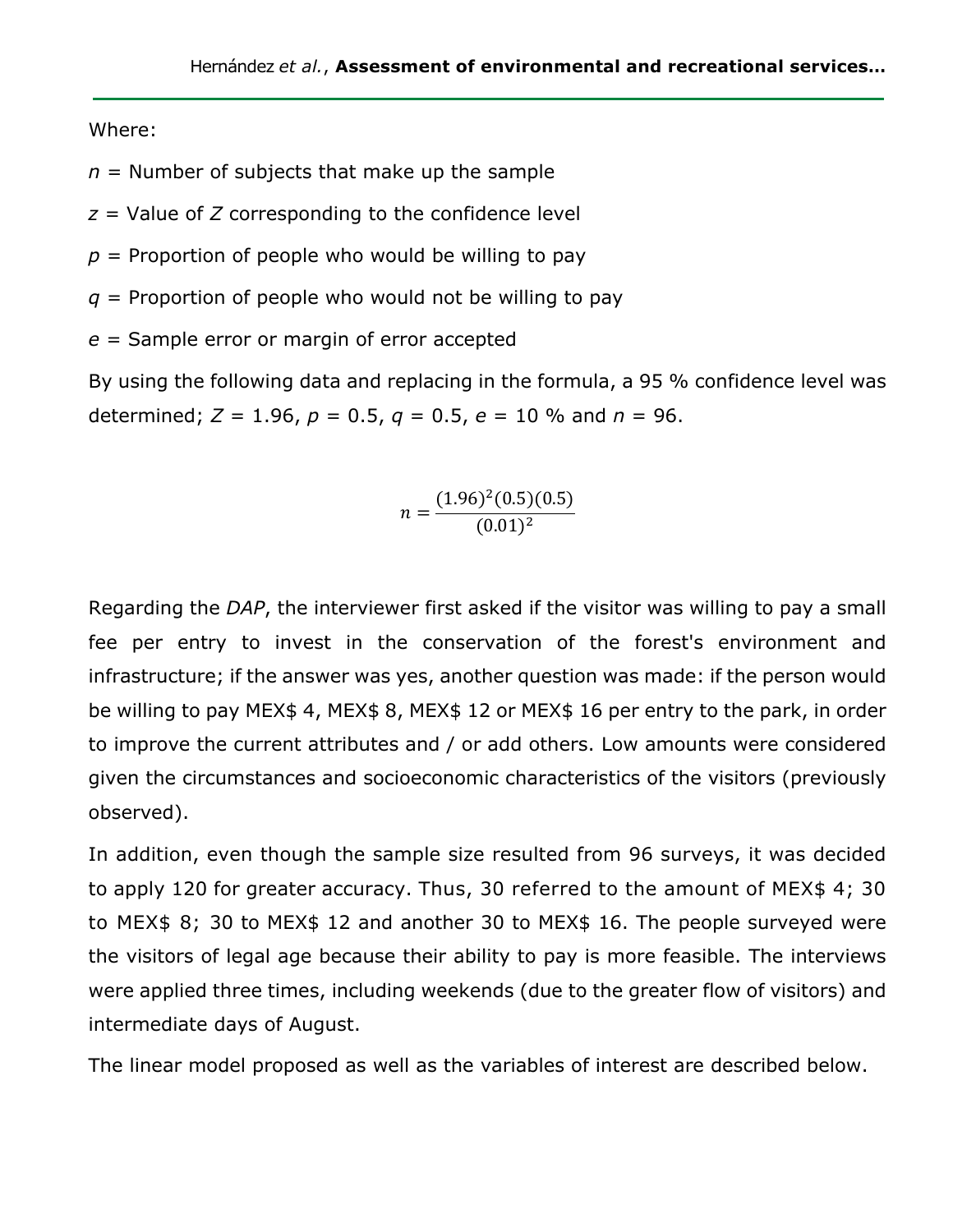# **Econometric Model**

Based on the NLogit program, the following linear model was designed:

 $P(SI) = \beta_0 + \beta_1 PP + \beta_2 INGRE + \beta_3 SEXO + \beta_4 ECIVIL + \beta_5 EDAD + \beta_6 INTEGRAM + \beta_7 SITUACI$ +  $\beta_8$ SATISFAC + E

Where:

- *P(SI)* = Probability of saying "yes" to *DAP*
- *PP* = Proposed price to be payed
- *INGRE* = Monthly family income
- *SEXO* = Sex
- *ECIVIL* = Civil status
- *EDAD* = Age
- *INTEGFAM* = Number of family members
- *SITUACI* = Present situation
- *SATISFAC* = Satisfaction level

 $E =$  Error

Once the model was specified, each of the variables is described in the Table 1.

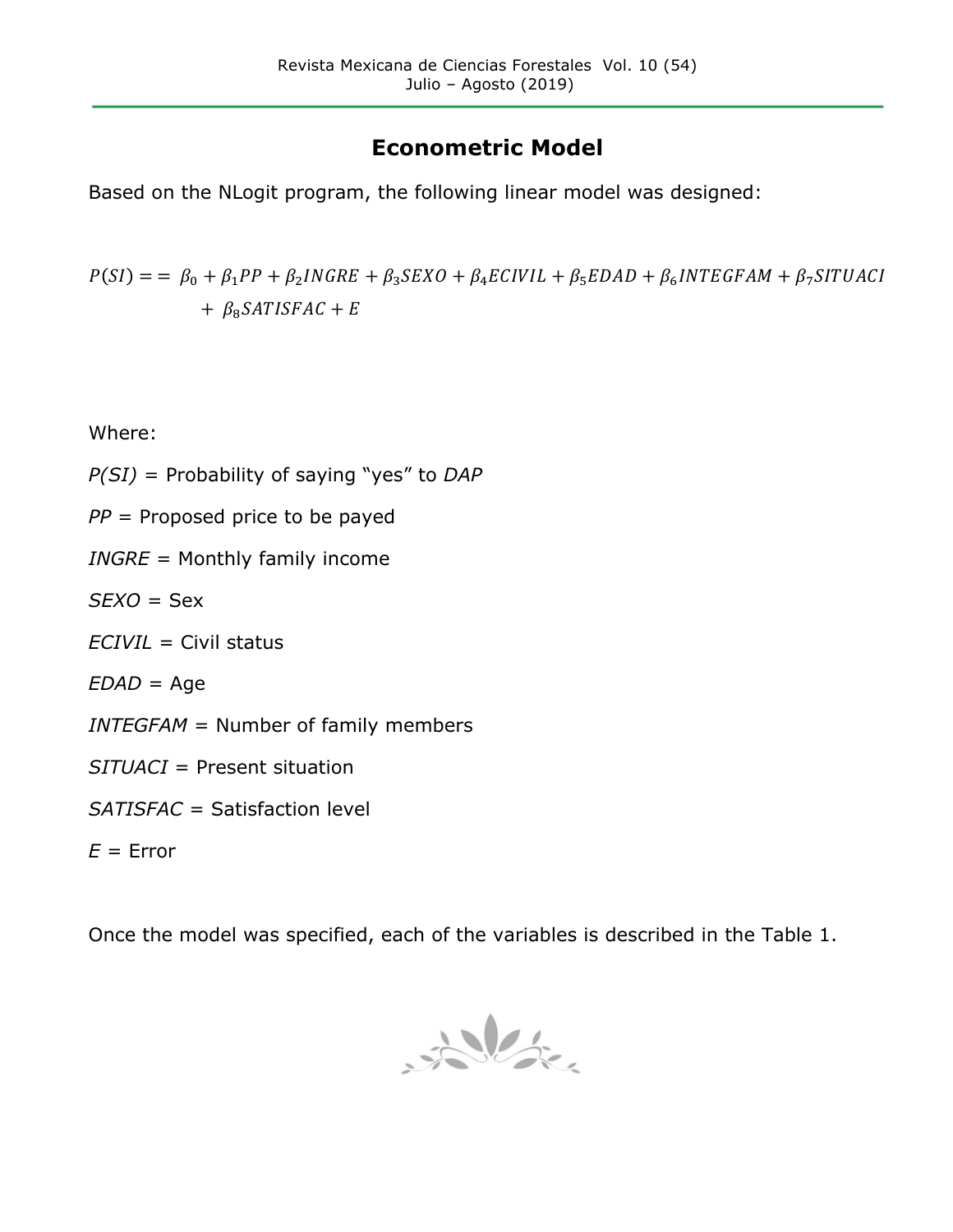| <b>Variable</b> | <b>Representation</b>                    | <b>Explanation</b>                                                     | Quantification                                                                                                             |
|-----------------|------------------------------------------|------------------------------------------------------------------------|----------------------------------------------------------------------------------------------------------------------------|
| PP              | Willingness to pay<br>the proposed price | Hypothetical price to be<br>payed assigned at random                   | Full<br>number<br>assigned<br>through an Excel data<br>base                                                                |
| <b>INGRE</b>    | Family income                            | Monthly family income                                                  | $1 = 0 - 2699.00$<br>2= 2 700.00-6 799.00<br>$3 = 6800.00 - 11599.00$<br>4= 11 600.00-34 999.00<br>5 = 35 000.00-84 999.00 |
| <i>SEXO</i>     | Sex                                      | Sex of the interviewed                                                 | $1 = Male$<br>$0 =$ Female                                                                                                 |
| <b>ECIVIL</b>   | Civil status                             | of<br>the<br>Civil<br>status<br>interviewed                            | $1 =$ Married<br>$0 =$ Single                                                                                              |
| <b>EDAD</b>     | Age                                      | Intervieweds' years old                                                | Full<br>number<br>and<br>recorded<br>in<br>Excel<br>an<br>data base                                                        |
| <b>INTEGFAM</b> | Number<br>of<br>family<br>members        | Total<br>number<br>inhabitants living in the<br>same house             | of Full<br>number<br>and<br>recorded in<br>Excel<br>an<br>data base                                                        |
| <b>SITUACI</b>  | Present situation                        | Visitor's perception of the $2 =$ Decayed<br>current condition of BSJA | $1 =$ Not decayed<br>$3 =$ Very decayed                                                                                    |
| <b>SATISFAC</b> | Satisfaction level                       | Satisfaction level of the<br>interviewed after visiting<br><b>BSJA</b> | $1 =$ Poorly satisfied<br>$5 =$ Very satisfied                                                                             |

**Table 1.** Description of the variables taken for the Contingent Valuation Method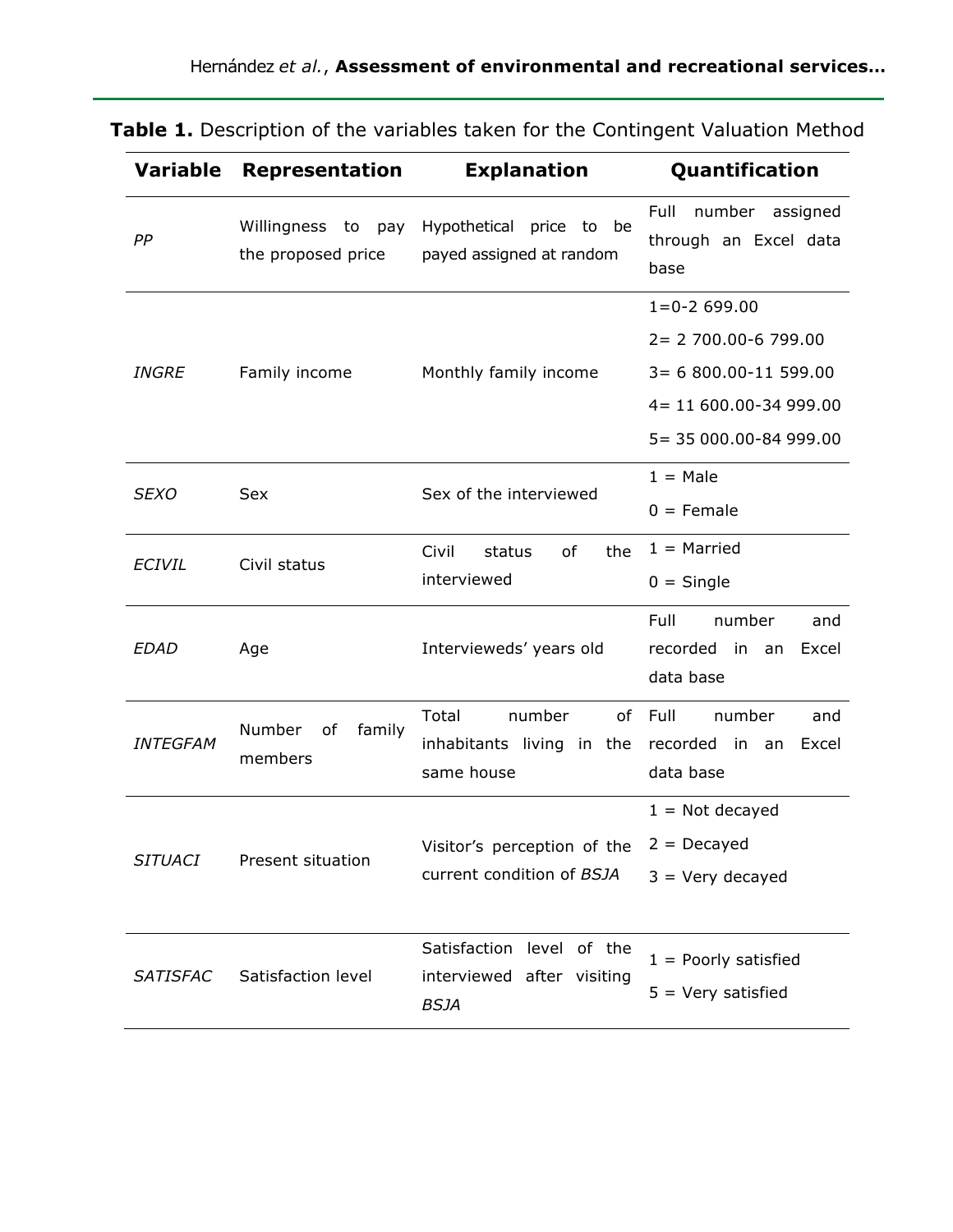# **Results and Discussion**

Once the survey information was obtained, the estimation of the model was made in the NLOGIT 4.0 econometric program, in the Table 2 the results can be visualized.

| <b>Dependent variable</b>           | P(SI)       |
|-------------------------------------|-------------|
| Number of observations              | 81          |
| Unrestricted likelihood function    | -39.93999   |
| Number of parameters                | 9           |
| aic criterion                       | 1.20839     |
| bic criterion                       | 1.47444     |
| hqic criteria                       | 1.31514     |
| Restricted likelihood function      | $-56.08935$ |
| Mcfadden pseudo $R^2$               | 0.2879221   |
| Chi square                          | 32.29873    |
| Degrees of freedom                  | 8           |
| <i>PROB</i> ( <i>chisgd</i> >value) | 8.23E-05    |

**Table 2**. Admitted maximum likelihood estimators.

Source = Making based upon the NLOGIT software exit.

The model shows a *McFadden* test of 0.2879221, and a *Chi* Square of 32.29873, values within the acceptance ranges in the Logit models (Gujarati and Porter, 2010; Lucich and González, 2015).

Table 3 indicates that, in general, the variables have good acceptance and represent the model well. The most significant are the number of family members and age; some variables were not as statistically significant, but it was decided to keep them for the analysis, based on their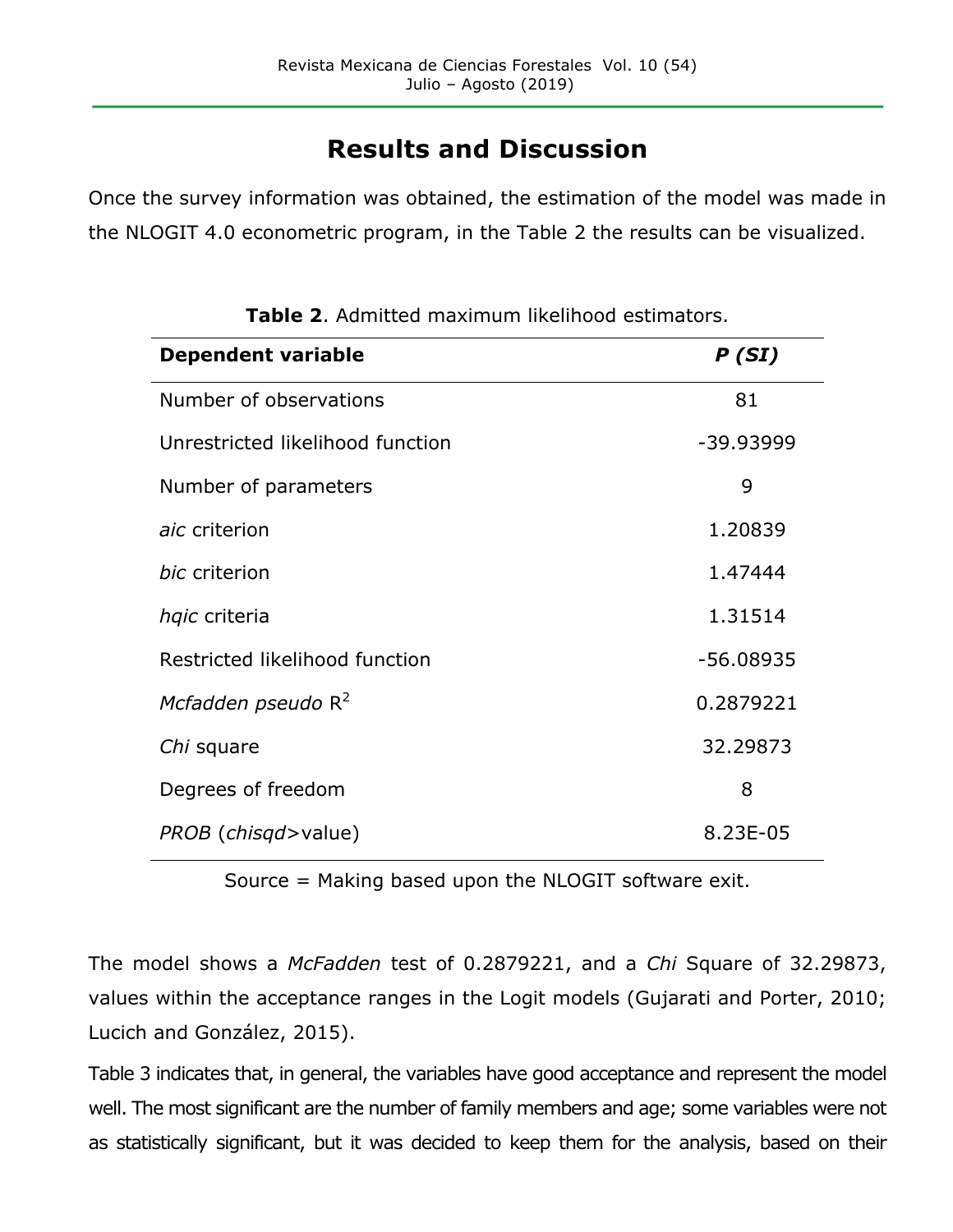contribution to the model in terms of *Pseudo* R<sup>2</sup> (Lucich and González, 2015). The values corresponding to coefficient and sign are here ordered.

| <b>Variable</b>  | Coefficient   | <b>Standard</b><br>error |          | b/St.Fr P( Z >z) |
|------------------|---------------|--------------------------|----------|------------------|
| <b>CONSTANTE</b> | 2.67186253    | 2.32635607               | 1.149    | 0.2508           |
| PP               | $-0.07221639$ | 0.06700514               | $-1.078$ | 0.2811           |
| EDAD             | 0.05765181    | 0.02266132               | 2.544    | 0.011            |
| <b>SEXO</b>      | $-1.18840832$ | 0.63098165               | $-1.883$ | 0.0596           |
| <b>ECIVIL</b>    | 1.02994969    | 0.62585240               | 1.646    | 0.0998           |
| <i>INGRE</i>     | 0.55132775    | 0.30212325               | 1.825    | 0.068            |
| <b>INTEGFAM</b>  | $-0.75556308$ | 0.22852353               | $-3.306$ | 0.0009           |
| <i>SITUACI</i>   | $-0.70212439$ | 0.55762545               | $-1.259$ | 0.208            |
| <b>SATISFAC</b>  | $-0.34602501$ | 0.37452547               | $-0.924$ | 0.3555           |

|  | Table 3. Coefficients, signs and relevance test of the variables. |  |  |  |
|--|-------------------------------------------------------------------|--|--|--|
|  |                                                                   |  |  |  |

Source= Making based upon the NLOGIT software exit.

*CONSTANTE* = Constant; *PP* = Willingness to pay the proposed price; *EDAD* = Age; *SEXO* = Sex; *ECIVIL* = Civil status; *INGRE* = Family income; *INTEGFAM* = Number of family members; *SITUACI* = Present situation; *SATISFAC* = Satisfaction level.

*The PP variable* has a negative sign, which means that at a higher price, a lower *DAP.* The positive coefficient of *EDAD* means that at an older age, greater *DAP*, which contrast with Valdivia *et al.* (2011) findings. The negative sign of *SEXO* means that the male interviewees are less likely to respond "yes" to the proposal of an entry fee,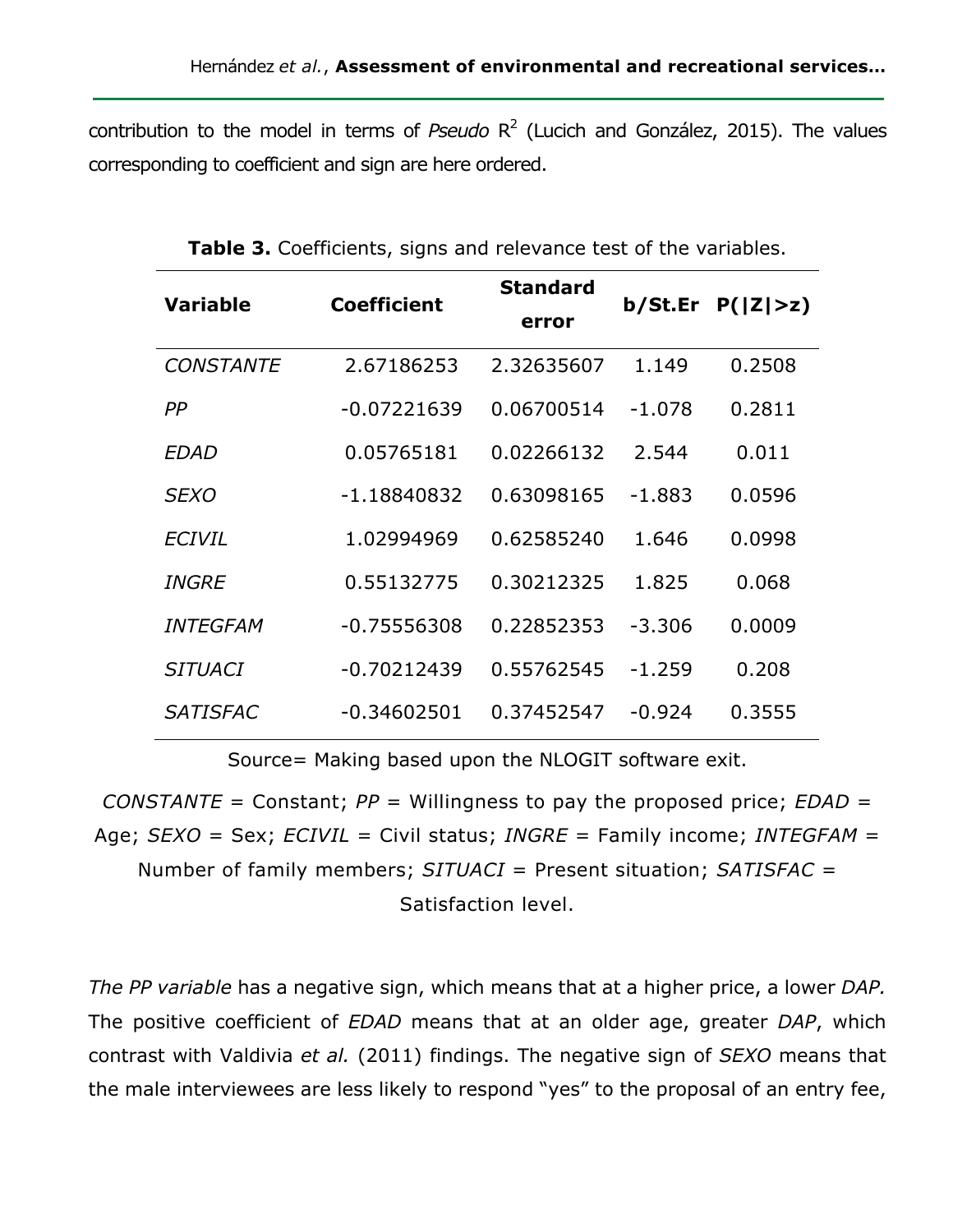which disagrees with Lucich and González (2015). In regard to the positive sign of *ECIVIL, it* is interpreted as that married people are more willing to pay than single people.

The family income variable *INGRE* obtained a positive coefficient that corresponds to the theory of higher income higher DAP, which coincides with other authors such as Monroy *et al.* (2019). The negative value of the *INTEGFAM* variable indicates that the greater the number of family members, the less likely it will be to answer "yes" to *DAP*, as argued by Justes *et al.* (2014)). The negative coefficient of the *SITUACI* variable indicates that the more deteriorated the Forest situation is, the less likely the *DAP* will be obtained. The negative coefficient of *SATISFAC* is interpreted as follows: the higher the level of satisfaction there is, the less likely it is to answer "yes" to the *DAP*. A possible explanation for this result is that, although they consider the visit to the *BSJA* satisfactory, many users would not be willing to pay since they think that it is not their responsibility to restore and conserve the Forest, according to their answers, although this type of attitude is not isolated (Camargo *et al.*, 2013).

In short, the model remained as follows:

 $P(SI) = 2.67186253 - 0.07221639 PP + 0.05765181 EDAD - 1.18840832 SEXO$  $+ 1.02994969$   $ECIVIL + 0.55132775$  INGRE − 0.75556308 INTEGFAM − 0.70212439 SITUACI − 0.34602501 SATISFAC

According to the NLOGIT output, the prediction for this model was 76.5 %.

## **Marginal effects and elasticities**

Since the values of the coefficients of the variables cannot be interpreted directly, as it would be in the case of a linear regression, the marginal effect is sought. The Table 4 shows the results for the marginal effects of each variable used in the final model.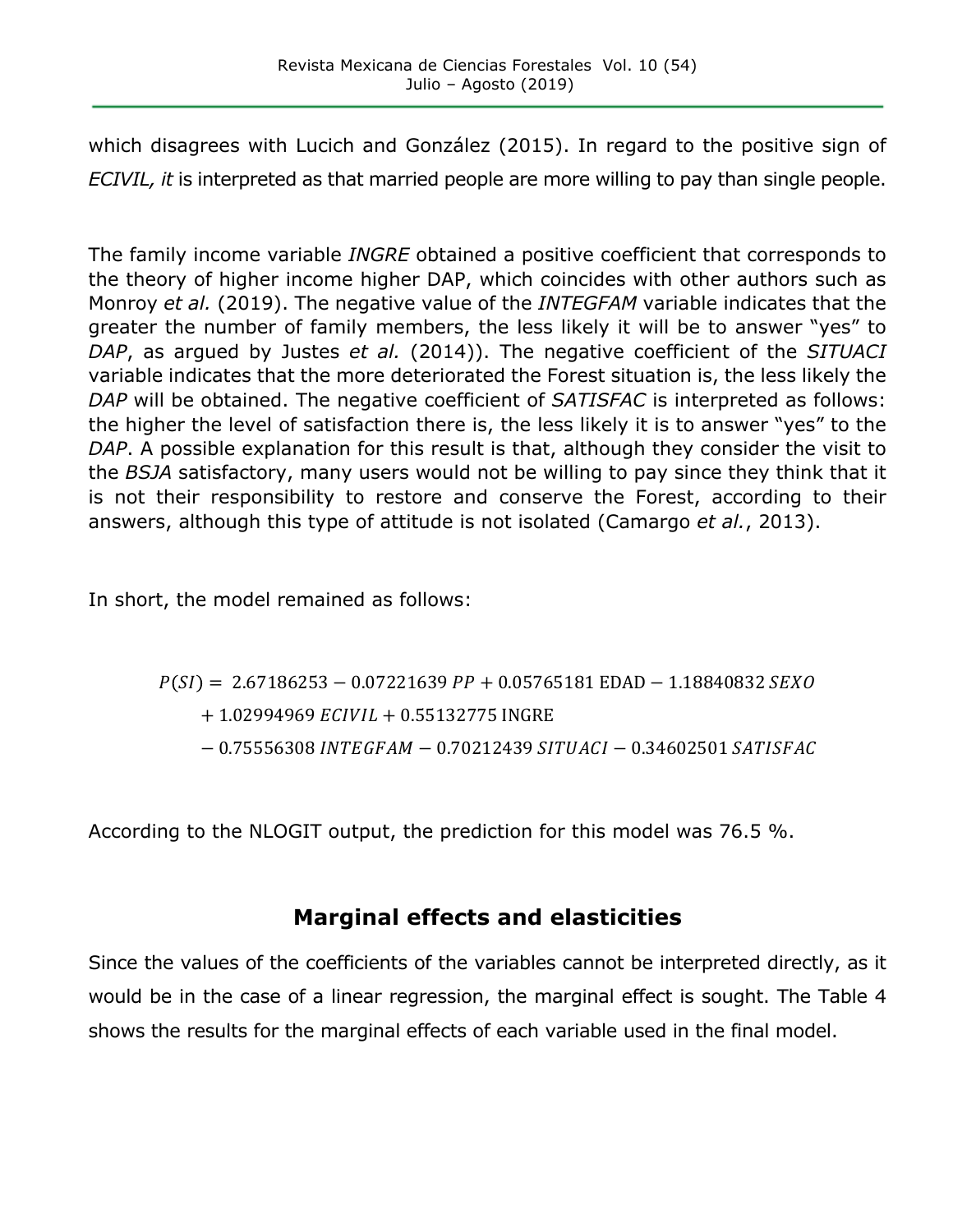| <b>Variable</b>     | <b>Marginal effect</b> | <b>Elasticity</b> |
|---------------------|------------------------|-------------------|
| <b>CONSTANTE</b>    | 0.66748848             |                   |
| РP                  | $-0.0180412$           | $-0.31932519$     |
| <b>EDAD</b>         | 0.01440266             | 1.05017513        |
| <b>SEXO</b>         | $-0.28860935$          | $-0.24292286$     |
| <b>ECIVIL</b>       | 0.25181307             | 0.2482859         |
| <i><b>INGRE</b></i> | 0.13773348             | 0.79826391        |
| <b>INTEGFAM</b>     | $-0.18875584$          | $-1.51159192$     |
| <b>SITUACI</b>      | $-0.17540571$          | $-0.60742988$     |
| <b>SATISFAC</b>     | $-0.08644446$          | $-0.68810558$     |

**Table 4**. Marginal effects and elasticities of the variables of the final model.

Source= Making based upon the NLOGIT software exit.

*CONSTANTE* = Constant; *PP* = Willingness to pay the proposed price; *EDAD* = Age; *SEXO* = Sex; *ECIVIL* = Civil status; *INGRE* = Family income; *INTEGFAM* = Number of family members; *SITUACI* = Present situation; *SATISFAC* = Satisfaction level.

In order to know the real effect of each variable, the respective antilogarithms of each one were obtained. To that result is subtracted 1 and multiplied by 100, to interpret the result in percentage terms (Gujarati and Porter, 2010).

*PP* = -1.78 % indicates that for each peso the proposed entrance fee is increased, the probability of responding yes to the *DAP* decreases by 1.78 %. *EDAD* = 1.4506 %, it is interpreted that, for each year that age increases, the probability of answering "yes" to the *DAP*, (keeping everything else constant) would increase by 1.45 %.  $SEXO =$  following the same procedure as in the previous cases, -25.0695 % would indicate that if the person is male, the probability of responding "yes" to *DAP* decreases by 25.07 %. *ECIVIL* = 28.6355 % indicates that when the person is married increases the probability of answering "yes" to the *DAP* by 28.63 %. *INGRE* =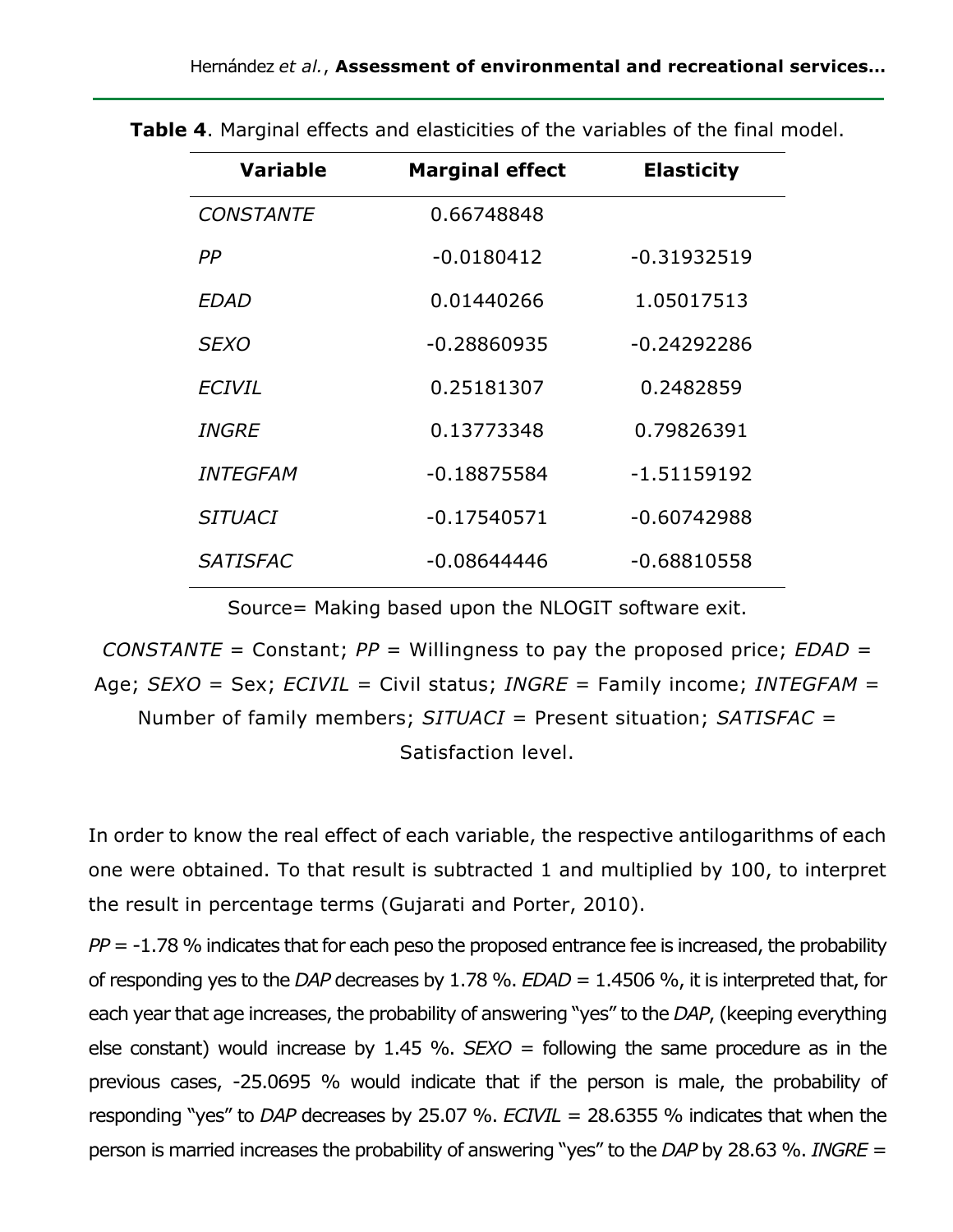14.7669 % means that for each level of additional income, keeping everything else constant, people they would probably be 14.76 % more willing to pay for the entrance to the Forest. *INTEGFAM* = -17.2011 % means that for each additional member of their family, people decrease their probability of being willing to pay by 17.21 %. *SITUACI* = for this variable a result of -16.0883 % was obtained, which is interpreted as, for each level of additional degradation perceived by visitors, 16.08 % would be less willing to pay for the entry to *BSJA*. *SATISFAC* = - 8.28 % means that if the level of user satisfaction increases by one unit, the probability of responding "yes" to the *DAP* would decrease by 8.28 %.

It can be observed that the variables that have the greatest effect (whether positive or negative) on the probability of responding "yes" to the availability to pay are: sex, civil status, family income, family members and current situation. For other authors, the level of education was important (Tudela and Leos, 2017); however, this variable was not significant in this study and it was discarded.

### **Estimation of the Willingness to Pay (***DAP***)**

Valdivia *et al.* (2011) suggested the following formula for the calculation of *DAP*:

$$
DAP = \frac{\alpha}{\beta}
$$

Where:

*DAP* = Willingness to Pay

$$
\alpha = \beta_0 + \sum_{i=1}^{N} \beta_i Z_i
$$

β = Coefficient of *PP*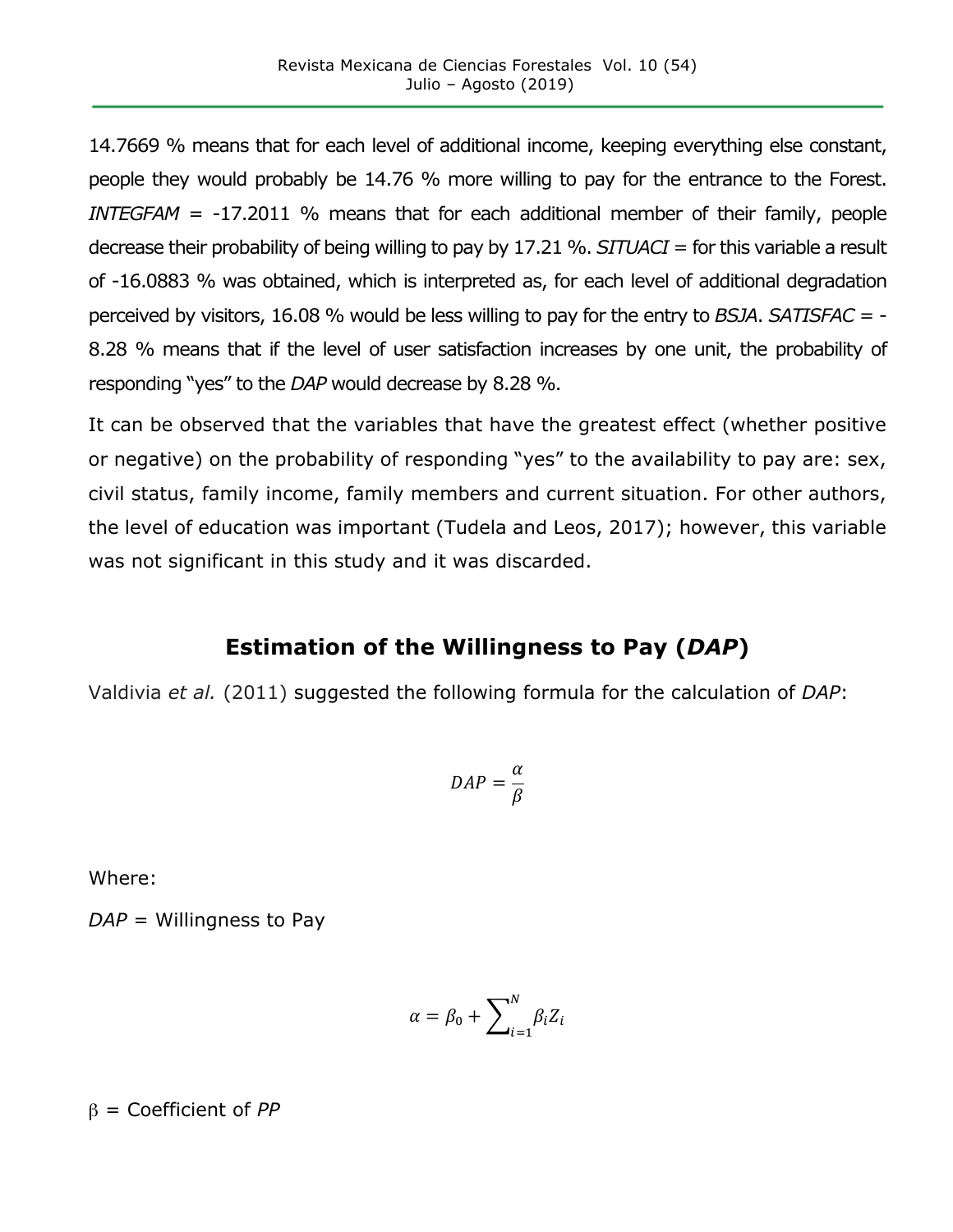When clearing the *DAP* (or *PP*) of the *P (SI)* model:

```
DAP = (2.67186253 + 0.05765181 \text{ E} DAD - 1.18840832 \text{ SE} XO + 1.02994969 \text{ EC} IVIL)+ 0.55132775 INGRE - 0.75556308 INTEGFAM - 0.70212439 SITUACI
 − 0.34602501 SATISFAC)/ 0.07221639
```
When replacing the parameters that resulted and calculating the average, the result was MEX\$ 7.32. That is, on average, visitors to the Forest of *San Juan de Aragón* would be willing to pay MEX\$ 7.32 per ticket, under the condition that the money collected is used for environmental conservation and infrastructure maintenance. The Table 5

shows the results that were obtained when running the NLOGIT program.

| $\frac{1}{2}$   |         |                              |          |                 |  |
|-----------------|---------|------------------------------|----------|-----------------|--|
| <b>Variable</b> | Mean    | <b>Standard</b><br>deviation |          | Minimum Maximum |  |
| <b>DAPR</b>     | 7.36036 | 7.49609                      | 0.206627 | 28.0941         |  |

**Table 5.** Willingness to Pay.

Source= Making based upon the NLOGIT software exit.

If this value is multiplied by the number of visitors (3.5 million), the Economic Value of environmental services of the Forest of *San Juan de Aragón* amounts to MEX\$ 25 620 000.00 per year, considering only the use value.

Surveys reveal that many visitors are not aware of the environmental services that *BSJA* provides, which could explain the low *DAP*. However, when asked about infrastructure and additional recreational services, walkers were more willing to cover a fee on the condition that the money be invested in proposing more activities or restoring some others such as the train, the spa and additional ones, which suggests that visitors value *BSJA* more for recreational activities than for environmental services.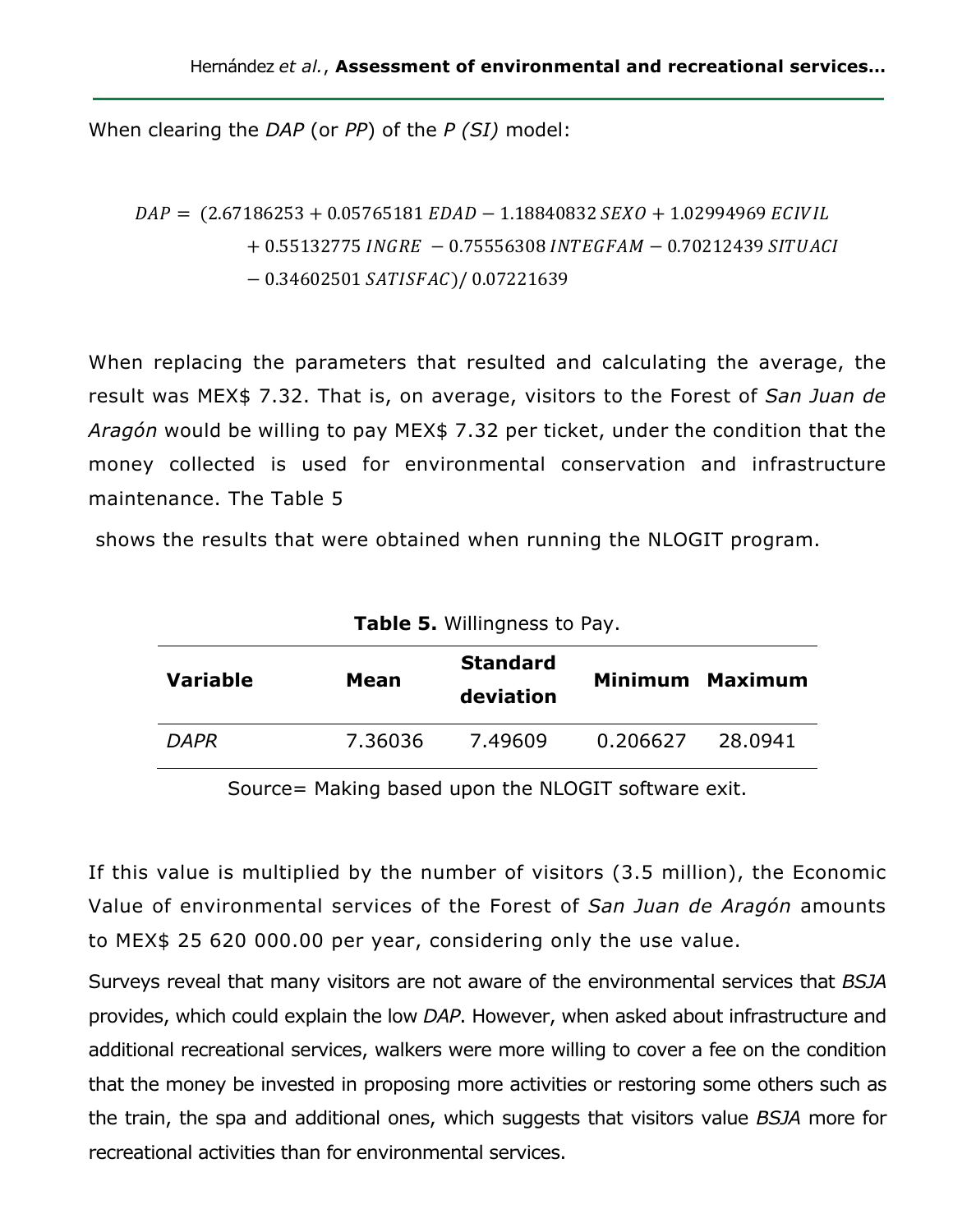Another possible explanation is that variables such as "the level of knowledge of environmental services" or "place of residence" were not included, which González (2009), for example, did take into account. These variables are important since there could be a positive relationship with the DAP. Valdivia *et al.* (2011) and González (2009) consider the number of dependents or children instead of the number of family members, but did not take into account the level of satisfaction of the visit to the place of study or the services they receive.

# **Conclusions**

The econometric model explains the behavior of the variables related to the *DAP*, whose average value was MEX\$ 7.36, which in turn favors the estimation of the economic value that visitors grant to the *Bosque San Juan de Aragón* for environmental and recreational services, which amounts to \$ 25 620 000.00. In addition, 88.9% of the surveyed population states that the quality of environmental services is impaired and negatively affects their level of satisfaction.

#### **Acknowledgements**

The contribution of the interviewers who, with good intentions, helpednin the field work is appreciated. Also, to *CONACyT* and to *Universidad Autónoma Chaping*o for the financial support provided for the execution of the original research.

#### **Conflict of interests**

The authors declare no conflict of interests.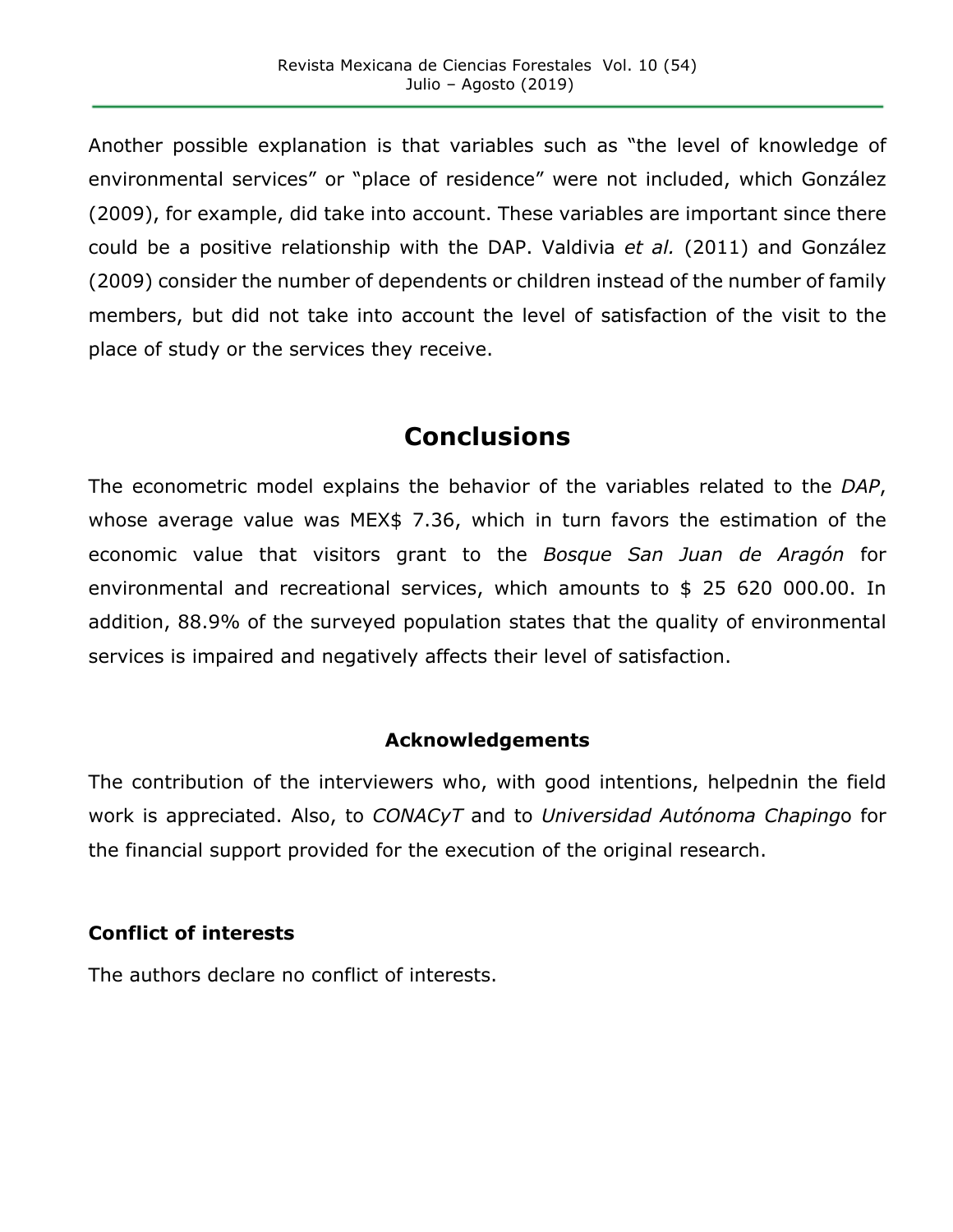#### **Contribution by author**

Miriam Susana Hernández Valdivia: study planning, development of methodology, field work, data analysis and writing of the manuscript; Ramón Valdivia Alcalá and Juan Hernández Ortíz: advice on the accomplishment of the research study review and correction of the manuscript.

#### **References**

Azqueta O., D. 2007. Introducción a la economía ambiental. McGraw-Hill. Madrid, España. 448 p.

Camargo L., C. M., N. Ochoa S., O. C. Martínez R. y C. E. Amézquita M. 2013. Modelo metodológico para la valoración económica y contable de bienes y servicios ambientales en el Municipio de Miraflores Boyacá. Ingeniería Investigación y Desarrollo 13(2): 35-38. https://doi.org/10.19053/1900771X.3423.

Comisión Nacional para el Conocimiento y Uso de la Biodiversidad (Conabio). 2016. Visiones de Nuestra Naturaleza II. https=//www.gob.mx/conabio/prensa/visionesde-nuestra-naturaleza-ii?idiom=es (25 de marzo de 2019).

Garzón L., P. 2013. Revisión del método de valoración contingente: experiencias de la aplicación en áreas protegidas de América Latina y el Caribe. Espacio y Desarrollo 25: 65-78.

González G., P. 2009. Valoración económica de los servicios ambientales percibidos en los municipios de Silao y Guanajuato. Revista Mexicana de Economía Agrícola y de los Recursos Naturales 2 (3): 163-178

Gujarati, D. N. y D. C. Porter. 2010. Econometría. McGraw-Hill. México, D.F., México. 921 p.

Justes, A., R. Barberán and B. A. Farizo.2014. Economic valuation of domestic water uses. Science of the Total Environment 472: 712-718. https://doi.org/10.1016/j.scitotenv.2013.11.113.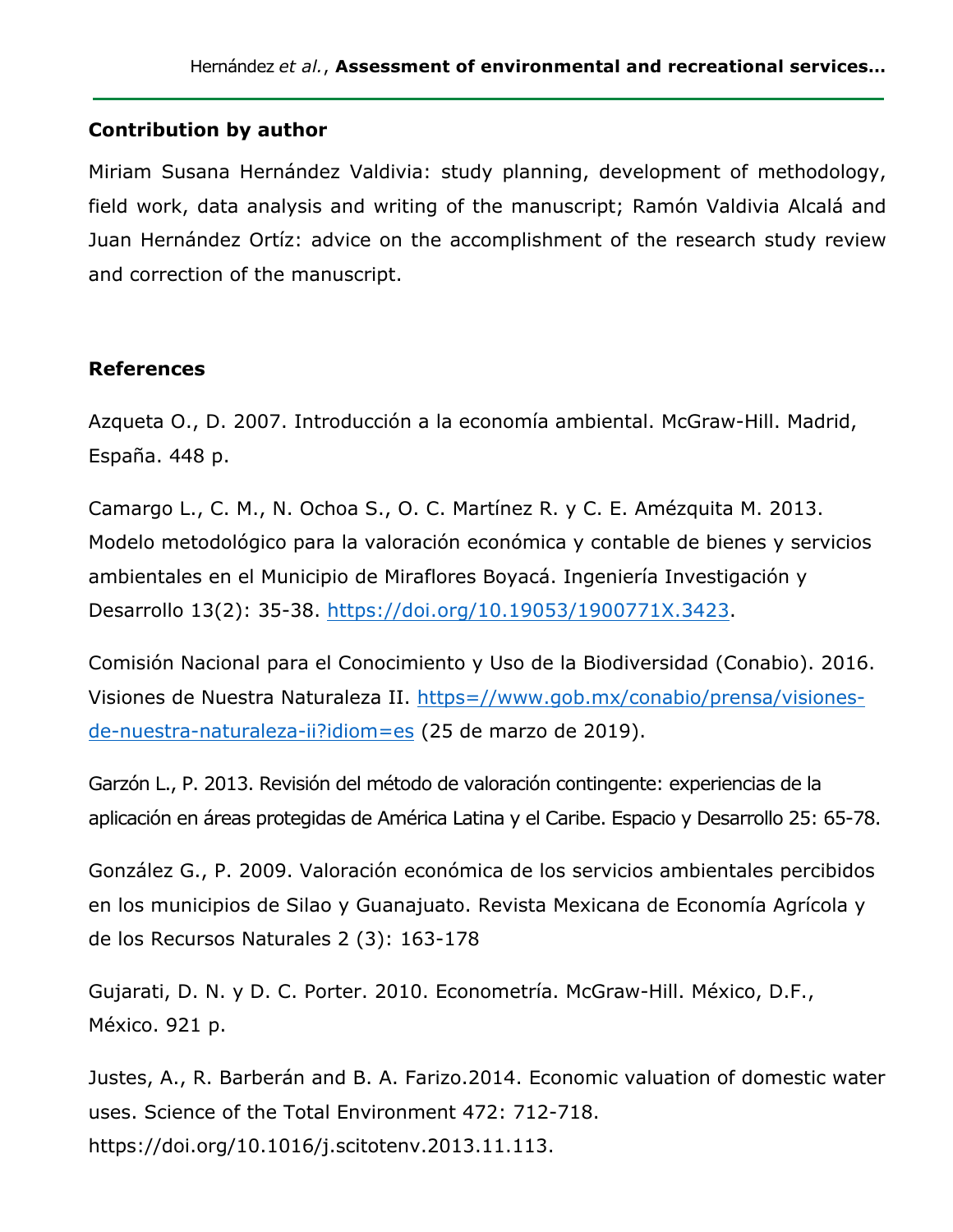Lucich L., I. y K. González K. 2015. Valoración económica de la calidad y confiabilidad de los servicios de agua potable en Tarapoto a través de experimentos de Elección. Unidad de Apoyo de la Iniciativa para la Conservación en la Amazonía Andina-USAID. http=//conservation-strategy.org/sites/default/files/fieldfile/Valoracion\_del\_servicio\_agua\_Ivan\_y\_Karin.pdf (18 de julio de 2019).

Monroy H., R. Rubén, A. Valdivia, R. Sosa, J. Hernández O. y A. Bautista G. 2015. Diagnóstico y valoración económica del turismo alternativo en los prismas basálticos. Universidad Autónoma de Chiapas. Tuxtla Gutiérrez, Chis., México. 132 p.

Monroy, H., R. Rubén, A. Valdivia y J. Hernández O. 2019. Valoración Económica del Servicio Ambiental a través del modelo tipo subasta en los Prismas Basálticos, Hidalgo. Revista Mexicana de Ciencias Forestales. 10 (53).

https://doi.org/10.29298/rmcf.v10i53.335https://cienciasforestales.inifap.gob.mx/e ditorial/index.php/forestales/article/view/335.

Morales V., P. 2011. Tamaño necesario de la muestra= ¿cuántos sujetos necesitamos? Facultad de Humanidades. Universidad Pontificia Comillas. Madrid, España. 24 p.

Tecpan S., S. E., R. Valdivia A., F. Sandoval R., C. M. Cuevas A., J. Hernández O. y A. Hernández A. 2016. Valoración económica del cerro del Tezcutzingo "baños de Netzahualcoyotl", Texcoco, Estado de México. Revista Mexicana de Ciencias Agrícolas 7 (6): 1413-1422.

https://doi.org/https://doi.org/10.29312/remexca.v7i6.203.

Tudela M., J. W., M. A. Martínez D., R. Valdivia A., J. L. Romo L., M. Portillo V. y R. V. Rangel G. 2011. Valoración económica de los beneficios de un programa de recuperación y conservación en El Parque Nacional Molino de Flores, México. Revista Chapingo. Serie Ciencias Forestales y del Ambiente 17 (2): 231-244. http://dx.doi.org/10.5154/r.rchscfa.2010.05.033.